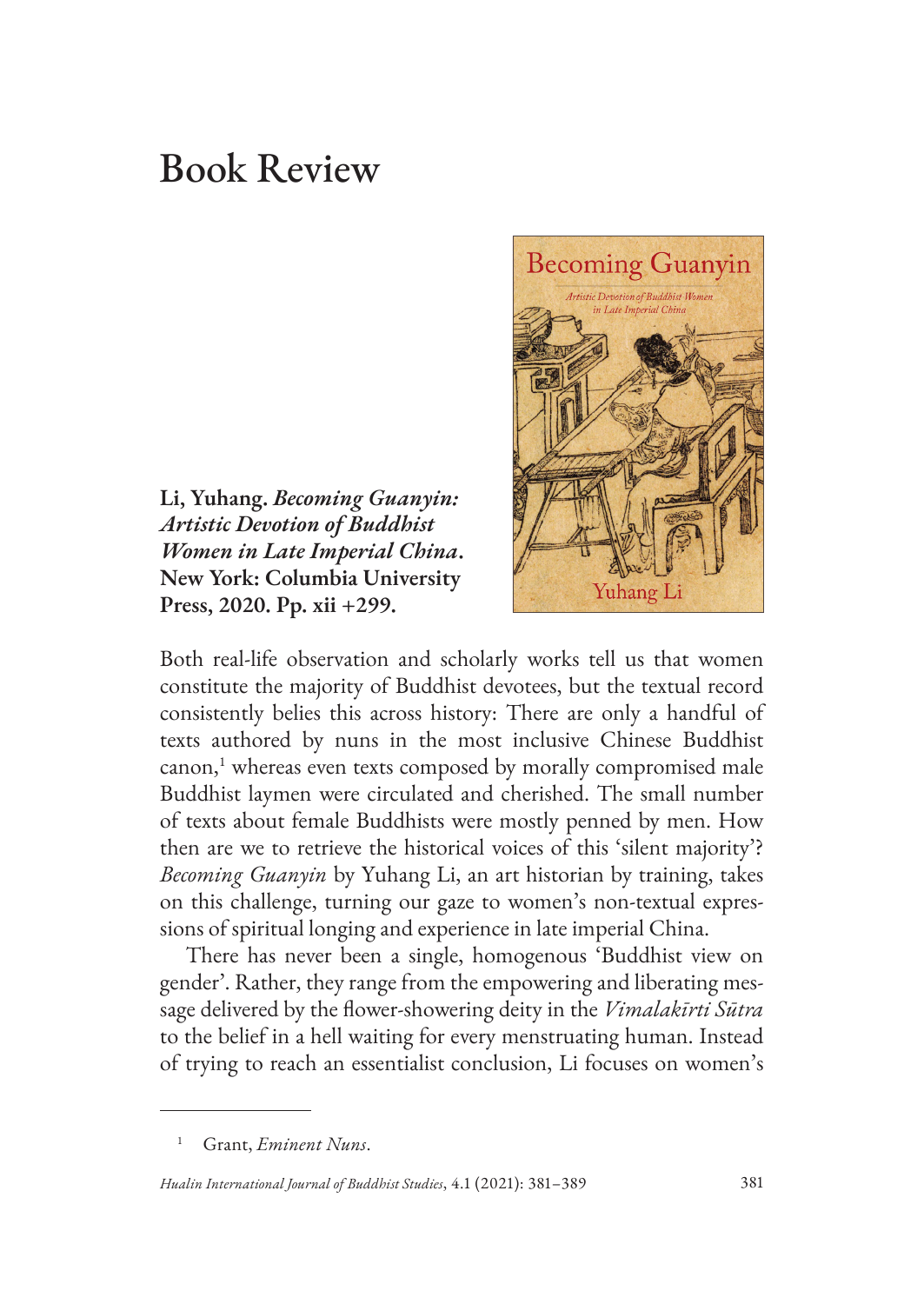*interpretations* expressed in their creative works. In fact, tensions among conflicting Buddhist views of gender provided opportunities for and stimulated those interpretations.

This book also further debunks the idea of 'the decline of Buddhism' in late imperial China. Though we do not see the creation of grand doctrinal treatises in this period, Buddhism became diffused in various aspects of lay people's lives. *Becoming Guanyin* highlights the non-discursive aspects of this diffusion—aspects that scholars have largely neglected. The non-discursive and female expressions of Buddhist devotion overlap substantially. Especially in an ethos that took writing as a male and/or Confucian enterprise, women may have portrayed themselves in writing as purely Confucian (97) while practising Buddhism in other ways: they plucked their hair to embroider Guanyin images, mimicked Guanyin by using certain hair accessories, temporarily transformed themselves into Guanyin in dance, and related their female experiences such as becoming a mother or a widow by painting Guanyin images.

The book begins with the most complicated and challenging subject among the four: the Guanyin dance. Unlike the other three topics, our knowledge about dance in a time prior to the invention of video recordings inevitably depends on texts, most of which were, of course, composed by men. How can we separate women's self-expression from men's gaze? Moreover, since the dancers would be courtesans, the author also must venture into the intricate nexus between Buddhist devotion in the conventional sense and sexual allure as a 'skilful means', which can be traced back to Buddhist canonical literature.

This chapter focuses on Xu Jinghong 徐驚鴻 (mid-sixteen century, before 1610), a late-Ming courtesan celebrated for her Guanyin dance and Buddhist faith. It proceeds by examining a multitude of textual materials—very few by her own hand, most by male literati such as Wang Daokun 汪道昆 (1525–1593) about her, for her, and to her—supported by images of dance and courtesans. Although it is impossible to avoid male perspectives, this chapter trenchantly unveils the unintended ironies embedded in the male-dominated discourse. On the one hand, by becoming Guanyin through 'banquet dance', courtesans temporarily transcended their low social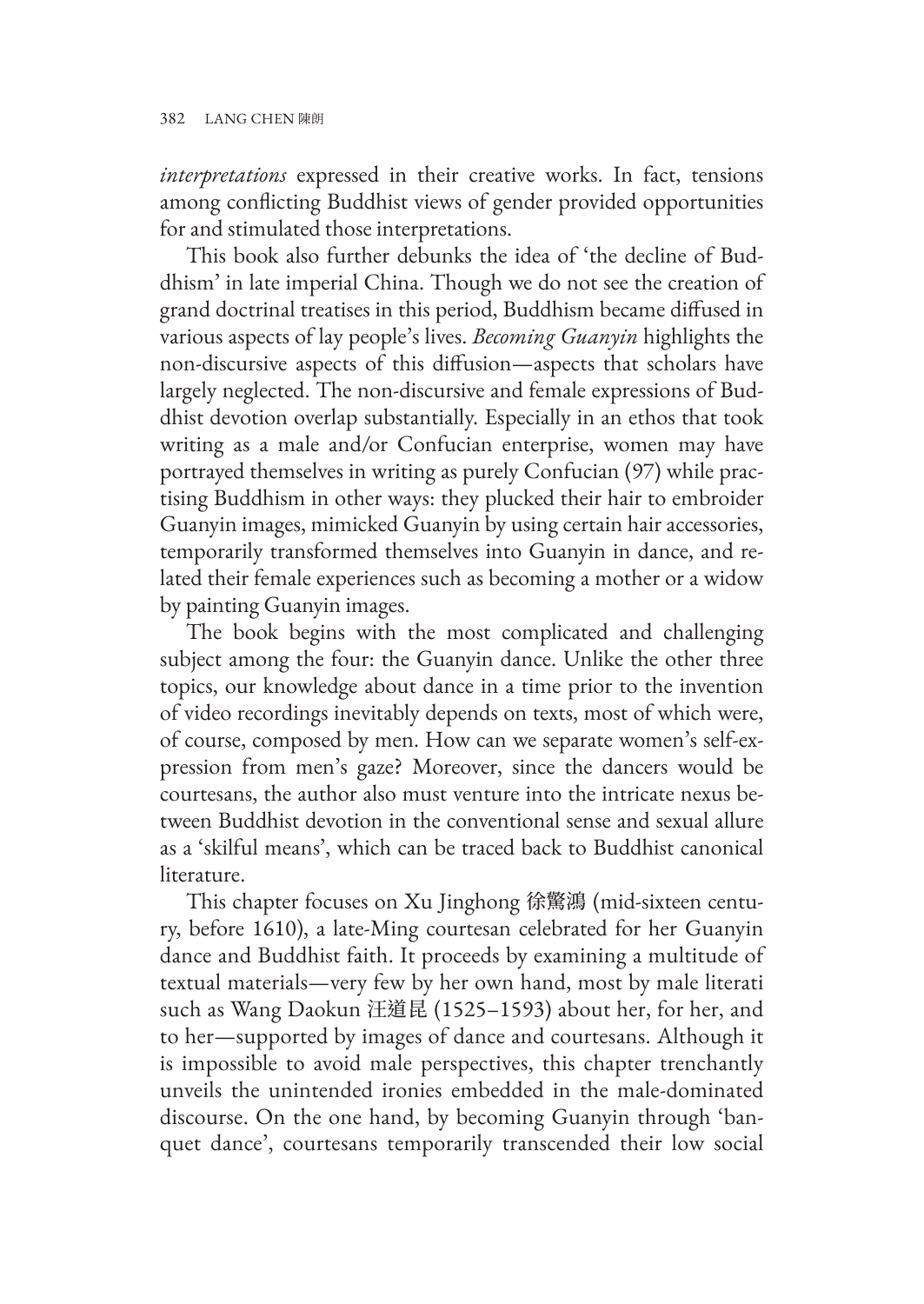status and became active propagators of Mahāyāna spirituality. Some Buddhist courtesans' deaths were even described in a manner similar to that used to depict the deaths of eminent monks (50). On the other hand, in the eyes of other male literati, courtesans remained courtesans and would not shake their evil karma even if they left that world to become nuns (40). In the literary discourse praising Xu as a Buddhist, her Guanyin dance is almost invisible (31). The courtesans for their part felt ashamed for their occupation and worried about their bad karma (41). The author suggests that in most cases, Guanyin in the late Ming was believed to manifest as either a male scholar or a courtesan (55), and 'ordinary' women were considered spiritually inferior to men. In a word, the courtesans' sexual attractiveness, societal marginality, and transgression of social norms became their sources of spiritual power and could generate transcendental feelings in their audience, but their own spiritual status, whether defiled or elevated, inevitably depended on the endorsement of their male spectators.

Chapter 2 investigates gentry women's religiosity and artistic expression in their paintings of Guanyin. Two female painters, Xing Cijing 刑慈靜 (1568?–after 1640) and Fang Weiyi 方維儀 (1585– 1668) are the case studies here. Li shows how women, who perceived a gap between the role that they were supposed to play in Confucian social order and their existential situation, projected their prescribed roles onto the Guanyin images they painted (105–6)—in these cases the loving mother of a son and/or a chaste and pure woman. Xing did not bear children until middle age, whereas Fang survived her husband and only child at a very young age and lived as a widow for more than six decades. Both worshipped the White-robed Guanyin and creating Guanyin images helped them to 'become Guanyin' to a certain degree. By drawing images of Guanyin accompanied by a little boy, Xing reflected how becoming a mother had made her mind closer to Guanyin's. Drawing meditative Guanyin brought Fang inner peace as a chaste but talented widow. Through their paintings, Li argues, these women negotiated a middle way between Confucianism and Buddhism (78).

This chapter highlights a painting style called *baimiao* 白描, which literally means 'plain drawing' and refers to monochromic ink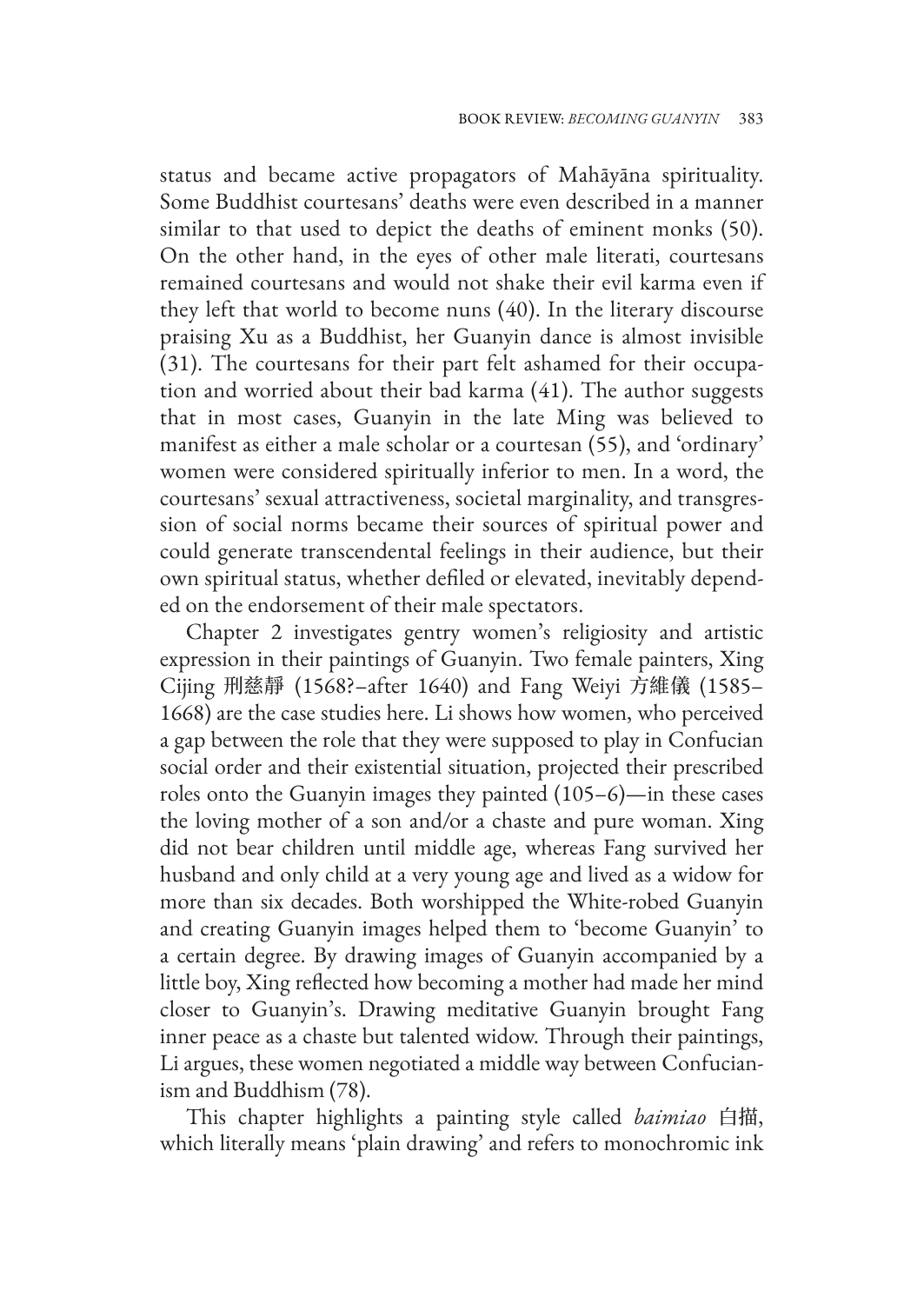painting. The author argues that it was not only an aesthetic but also 'contained moral judgment and symbolic meaning associated with the identity of a gentry woman', that is, purity and female chastity (67).

Chapter 3 examines hair embroideries of Guanyin images created by gentry women as well as women from the lower classes. This subject is connected to the previous chapter since the under-drawing for embroidery was closely related to and influenced by *baimiao* and its moral connotations. Although male literati like Su Shi 蘇軾 (1037– 1101) appreciated embroidery as an expression of women's devotion, they saw its value only in terms of the repetitive labour of stitching, since they themselves never tried their hand at this art. The female embroiderers, however, found the form a way to 'merge with Guanyin both symbolically and physically' (140). Not only demanding intensive labour as all embroidery works do, hair embroidery further requires enduring the physical pain of plucking out one's own hair at its root. Intriguingly, the author notices that 'hair embroideries made to fulfil the duties of filial piety were always dedicated to the embroiderers' birth parents, not to their parents-in-law' (128). Here we see another example of women's negotiation with Confucian ethics, which required a married woman to 'shift her filial devotion from her own parents to her in-laws' (128). While scholars like Steven Sangren have astutely pointed out this conundrum for Chinese women, Li has successfully retrieved their negotiating subjectivity by examining this genre of art.

Chapter 4 scrutinizes devotional hairpins excavated from tombs of upper class or even imperial women of the Ming. Echoing the first chapter on dance, ornaments were similarly problematic from a religious vantage as they too highlight women's physicality. Nonetheless, by wearing a hairpin with a Buddha image at the center-front of her hair arrangement, women could mimic Guanyin and thus to some extent 'become' her, as Guanyin's iconography typically features an image of the Amitābha Buddha on her/his head. Thus instead of visualizing Guanyin and other deities coming to receive the dying person into the Pure Land as the scriptures instruct, women so adorned seemed to envision herself or be envisioned as Guanyin.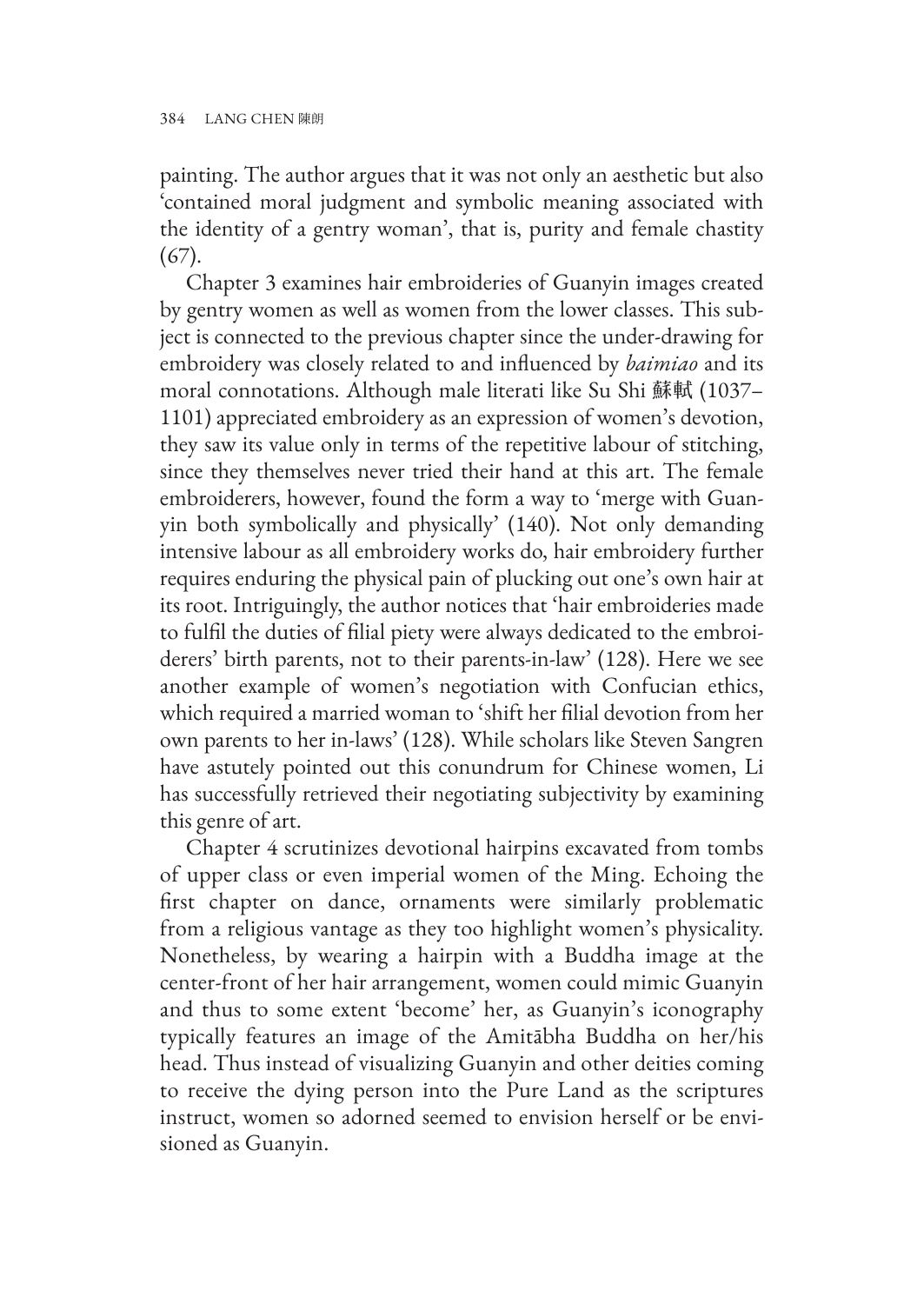Designs of the hairpins, which belong to the realm of fashion, enjoyed more creativity and freedom than paintings and embroideries. This creativity and freedom provide leeway for us to detect regional and cultural variations in religiosity: hairpins excavated from official tombs in the lower Yangzi region stay more faithful to the iconographies described in scriptures, whereas those found in imperial and kingly tombs not only were made of more expensive materials but also have more inventive designs (154).

Hairpins were also used to negotiate the Buddhist view that women, without first being reincarnated as men, cannot be reborn in the Pure Land. The most interesting section in this chapter examines the hairpins Empress Dowager Xiaojing 孝靖 (1556–1611) wore in her tomb, including not only one with an Amitābha image at the front of her hairpiece, which indicates her affinity with Guanyin, but also two bearing Guanyin images worn on each side of her head. On each of the three hairpins a small figure sits on a lotus atop the main deity's head. Comparing these figures with several images related to the Pure Land, the author suggests that they represent Xiaojing's soul reborn in the Pure Land. This provocatively contests the mainstream discourse of texts written by male authors about women's relation to the Pure Land. Yet, the author does not rush to claim Xiaojing's subjectivity. Instead, she suggests that this non-discursive intervention was more likely devised by her son and grandson, who became emperors consecutively after she died, and were determined to give her the title she deserved and reinter her as an empress with luxurious tomb objects including the hairpins (171).

The conclusion does not simply reiterate or summarize what has been teased out in the four chapters. It is surprisingly rich and thought-provoking. Here, turning to the circulation and social functions or impact of women's arts, it discusses the dynamics between the private, domestic space where women created their works and public spaces: Their works were admired, used in rituals, collected and curated in monasteries, presented to the court as gifts (specifically to empresses or empress dowagers), and then distributed to and displayed in various palaces to map the emperor's cultural and religious ideals.

Throughout the book, the author shows how 'women's things'—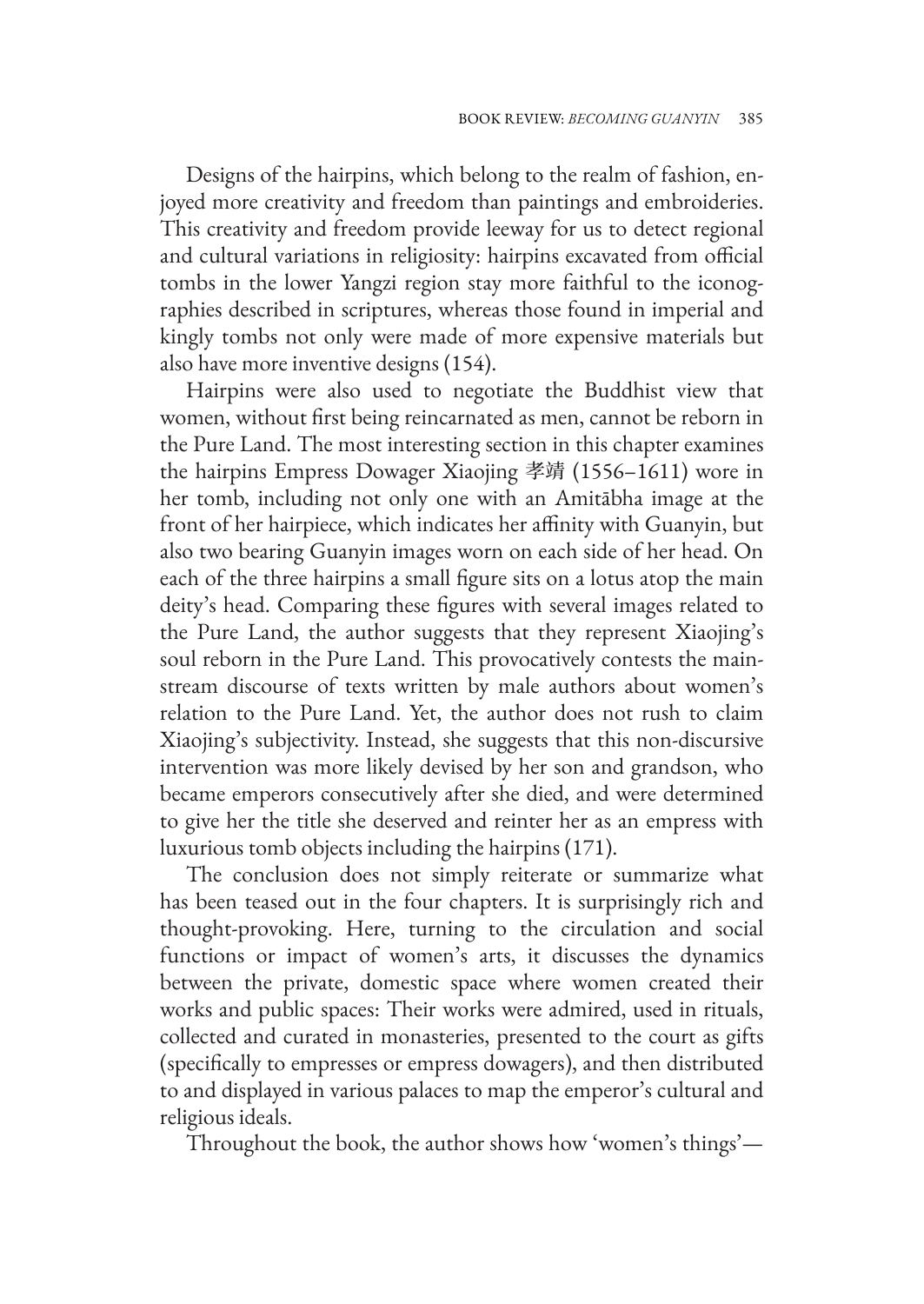dance, painting, hair embroidery, and hairpins—and the gender fluidity of the Bodhisattva Guanyin facilitated the merger of the worshiper and the worshipped. The female Guanyin may be unconventional and use her body and sex as skilful means for teaching, but she is always morally pure and chaste; she might conduct solitary religious cultivation, but she could also be motherly. Did Guanyin provide diverse female architypes for women to worship and follow? Or did women project themselves and create Guanyin? Li successfully shows us the two-way dynamics. Here, history of Chinese Buddhism is clearly not a 'string of pearls'<sup>2</sup> made of great—predominantly male—masters, but a collective, multivalent project, some voices of which can only be recovered through types of materials to which scholars have not yet paid much attention.

Primarily based on non-textual evidence yet supported by extremely diverse textual materials, this book not only challenges the narratives of doctrinal religious texts but also critiques in vernacular anti-clerical (if not anti-religious) literature, which prevailed in late imperial China (197). With its focus on late imperial China, it also provides historical connections to medieval art works and religious practises (e.g. 146), as well as to Japanese arts (e.g. 130). The author collected her source materials from museums and archives in all over the world, meticulously examining everything from index cards at the Shanghai Museum to microfilms from the Harvard-Yenching Library.

This book includes sixty-seven colour photos of artworks, some of which were photographed by the author herself in small local museums and monasteries. In addition to paintings, hair embroideries, and hair pins, the author draws on many other genres of arts and artifacts as cross references, such as woodblock print book illustrations, ceramic and bronze figurines, and blankets used in tombs. As for textual sources, Li cites fictional works like plays and vernacular stories, historical works such as family genealogies (chapter 2, note 52) and local (82) and temple gazetteers (198–99), art manuals such as painting manuals (68, 132) and *The Embroidery Manual* (113), Bud-

<sup>2</sup> McRae, *Seeing through Zen*.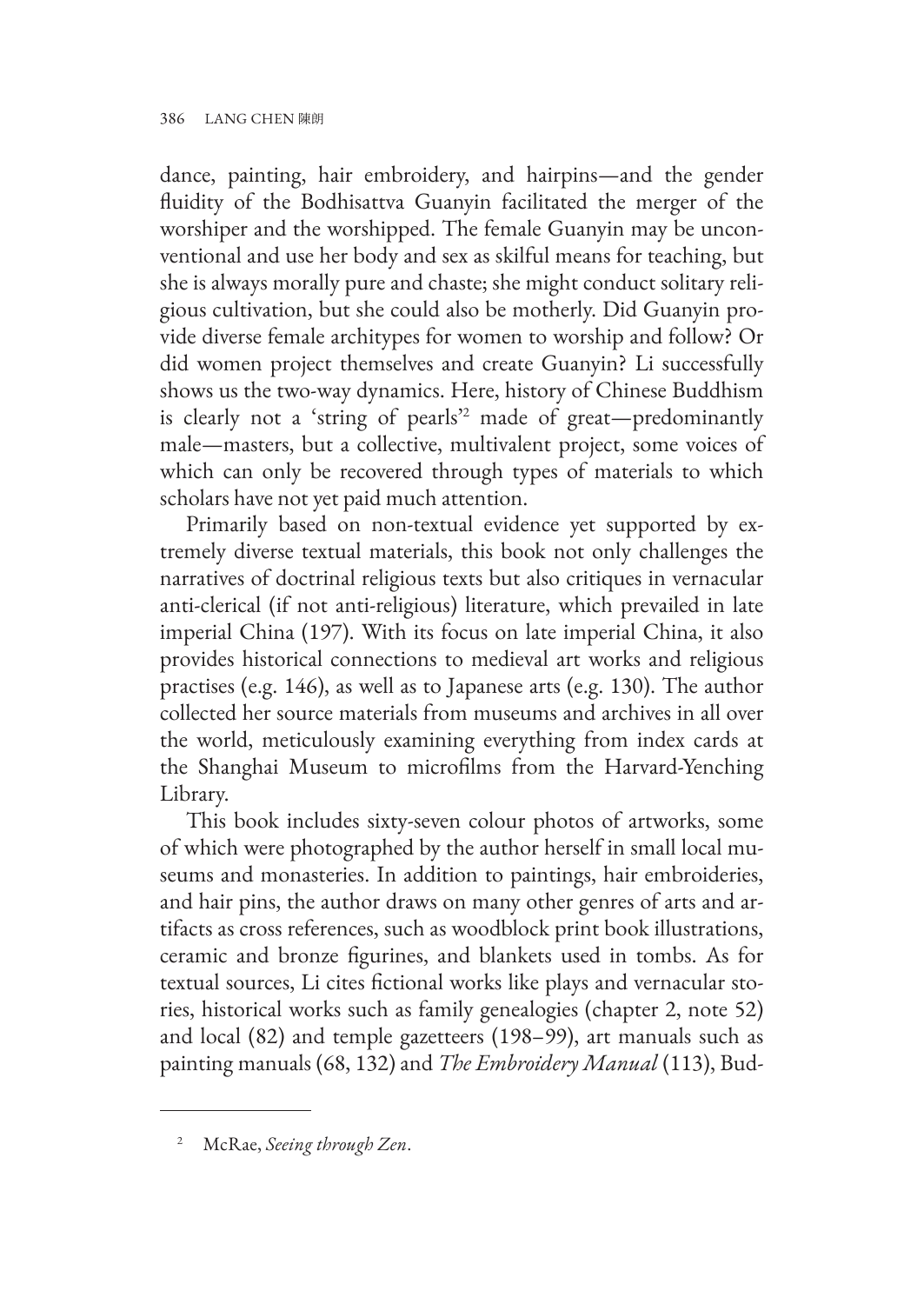dhist apocrypha like the *White-robed Sutra* (白衣大悲五印心陀羅尼 經, 85) and the *King Gao's Guanshiyin Sutra* (高王觀世音經, 87), a 'pseudo-Buddhist scripture' composed by a lay scholar (27, 51–52), inscriptions on paintings (87), steles (chapter 4, note. 44), and seals (56), and writings by women (63) and about women, such as Zhu Qiqian's biographies of craftswomen (140). Though Li humbly calls her book a 'preliminary attempt' to address the material practices of women's religious lives (204), I believe scholars of Buddhist studies will find it illuminating not only for its arguments and insight but also because of the numerous underexplored sources and topics Li points to (for example, 218 note 84, 226 note 38).

Reading this book has been eye-opening for me, a mainly textual scholar of Buddhism, and it naturally raises some questions. For example, whereas the author is fully aware of the importance of Mātangī in the *Śūramgama Sūtra* as an architype for Buddhist courtesans in the Ming (29, 56), I wonder why Lady Vasumitra 婆 須蜜多女 in the *Avatamsaka Sūtra* is not mentioned. As one of the fifty-three spiritual guides whom the boy Sudhana (Shancai tongzi 善 財童子) visits, she claims to use her body and sex as a skilful means to teach the Buddha Dharma (see *T* no 279, vol. 10: 366a1–6). Unlike Mātangī, Vasumitra never repents. According to the *sūtra*, though often being misunderstood as lustful, she is in fact full of wisdom and merit. Since, as Li shows in her book, Sudhana/Shancai's pilgrimage (228, note 51) and his close relationship to Guanyin in Chinese Buddhism (66) were well known in late imperial China, did literati and artists deliberately shun the story of Vasumitra (while only emphasizing Mātangī's daughter) so that it slipped from the author's attention?

The other question concerns usage of the term 'transformation buddha' (*huafo* 化佛). When juxtaposed with the 'reward body' (*baoshen* 報身) as the author introduced this idea by citing a Tiantai treatise (146, the translation of which I have some disagreements with), the transformation body or buddha has to be understood in the *trikāya* doctrine to refer to the *nirmānakāya*, 'the body of the Buddha that manifests itself variously in the world of sentient beings in order to teach the dharma to them'.<sup>3</sup> In other words, this transformation, when used in the *trikāya* context, is a 'downward' one from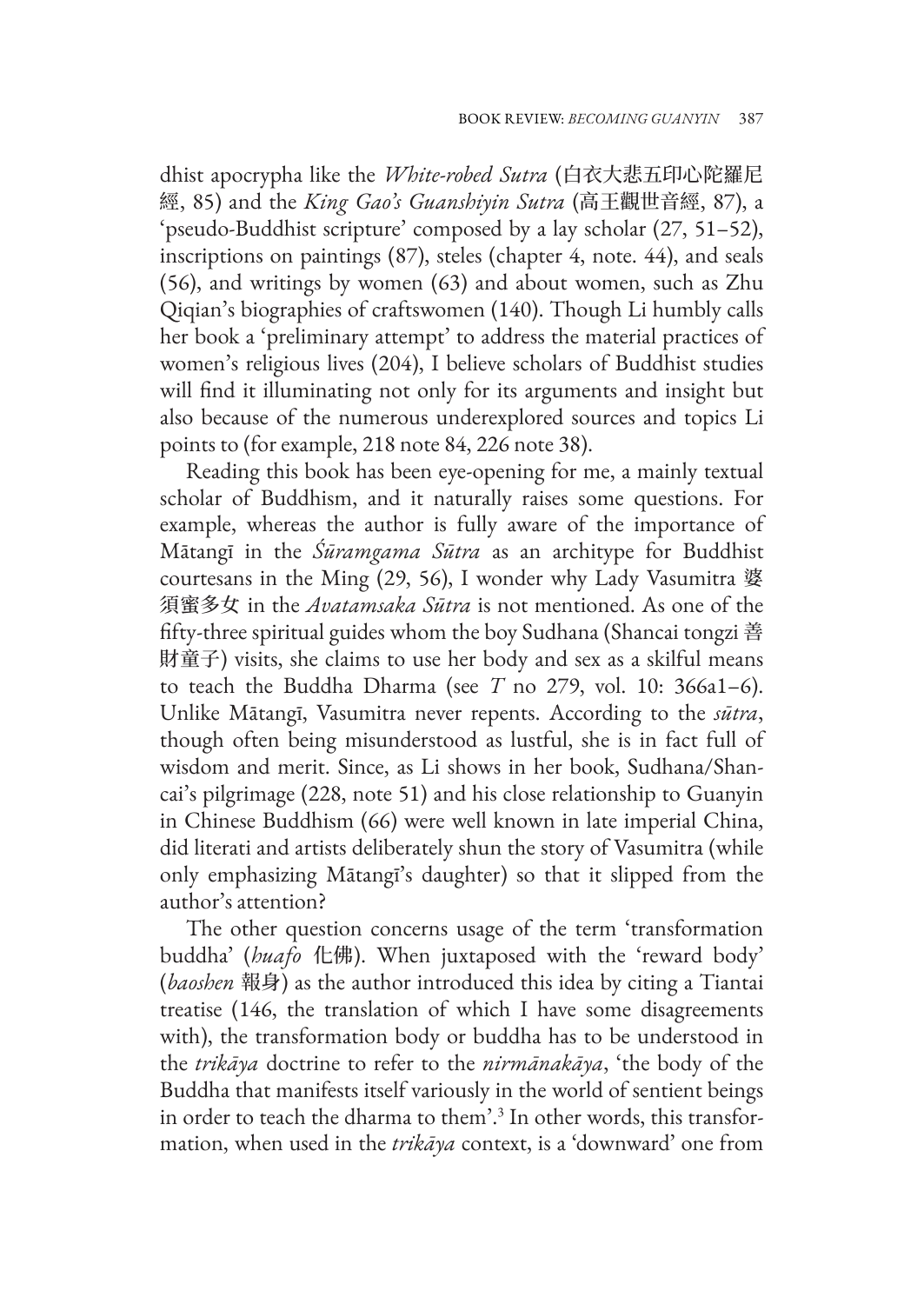the Buddha's dharma body (*fashen* 法身) into, for instance, Siddhārta Gautama, whose body is subject to decay and death. Readers who understand 'transformation buddha/body' as such would feel quite confused when they encounter assertions such as '[Empress Xiaojing's] transformation buddha form in the Pure Land was secured by the symbolic power of her hair adornments' (171); 'this small figure likely represents the transformation buddha form of Zhang Mao' (189); or 'the dead body … is changing into a transformation buddha' (189). It is true that numerous 'transformation buddhas' (*huafo*) appear in the description related to the Pure Land in the *Contemplation Sūtra* (觀無量壽佛經) analyzed in this book (148–151). But the term *huafo*, nonetheless, does not refer to something that the dying people will soon change into in the Pure Land, but the 'welcoming team' for the dying ones (e.g., *T* no. 365, vol.12: 345a25–26: 'Amitābha, Avalokiteśvara, and Mahāsthāmaprāpta... transform themselves into five hundred transformation buddhas to welcome this person'). Is Li's usage of 'transformation buddha [form](化佛相?)' an indigenous idea creatively developed in China or even Chinese fine arts?

*Becoming Guanyin* works at the very intersection of arts, religion, and gender, a vantage that scholars of Buddhism, most of whom have been trained in textual studies, do not usually have. Biased by my own textual studies background, I wish some of the intriguing and rich passages could be examined in a more detailed manner—for example, the woman painter Jin Liying's 金禮贏 (1772–1807) interpretation of the Nāga Princess' story in the *Lotus Sūtra* (155). But I would not have even known of the existence of this interpretation without the help of the art historian. Scholars of Buddhism or Chinese history of the late imperial era will certainly find inspiration and useful information for their own research in the broad scope of this book's textual and visual primary sources, while all readers can enjoy its accessible style, photos and depictions of stunning artifacts and ancient tombs, quirky anecdotes and creative imaginations from vernacular stories, as well as the other 'skilful means' Li employs to

<sup>3</sup> Buswell and Lopez Jr, eds., *The Princeton Dictionary of Buddhism*, 923.